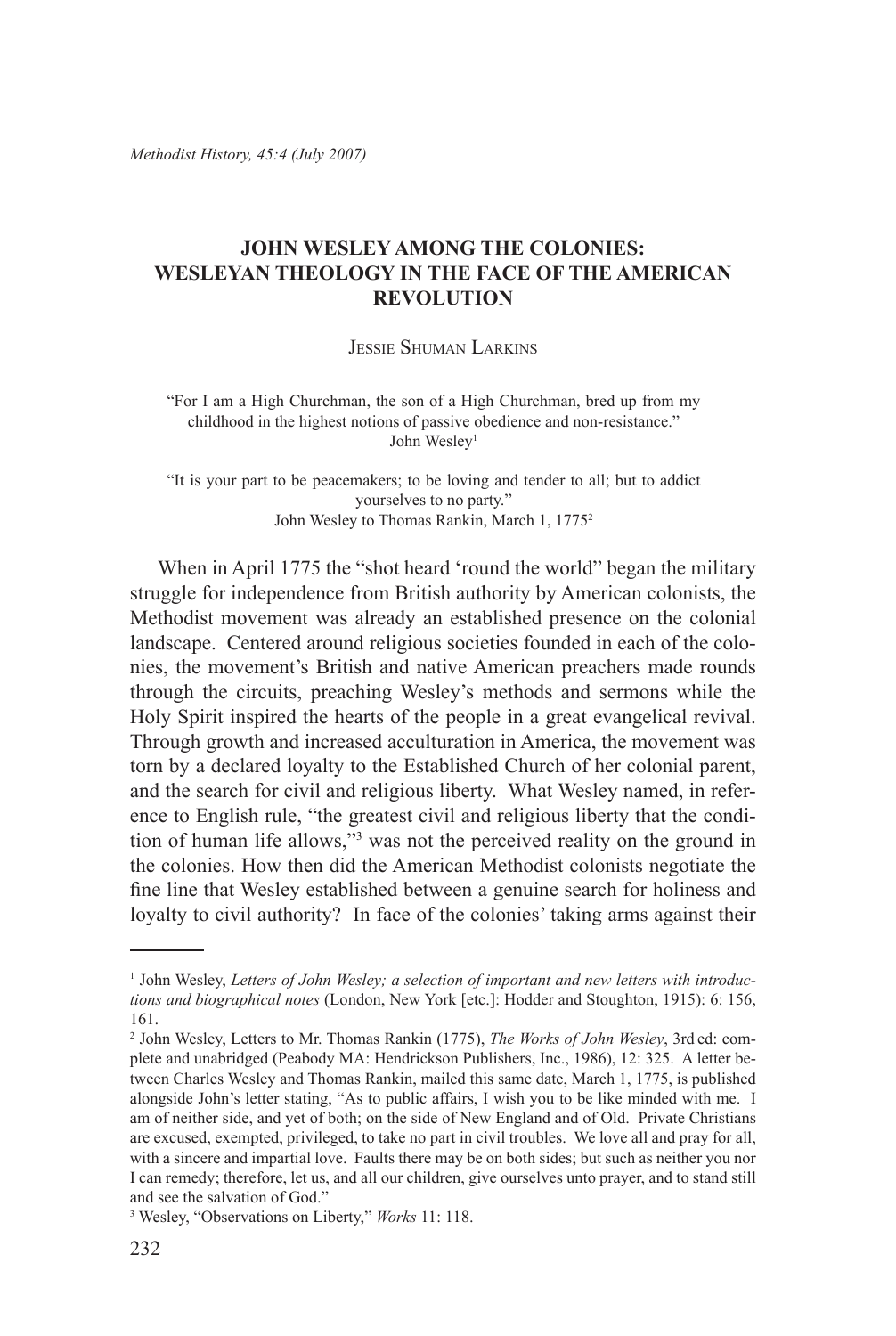government, how did American Methodist leaders choose between their faith convictions and the problem of civil tyranny and oppression? This essay will explore these questions in light of John Wesley's theological position concerning war and violence. Like many doctrinal stances that he took as both pastor and theologian, Wesley never fully systematized his theology, rather he defined his position at different points in time based upon his lived experience.

Although Wesley abhorred the reality of war, he refused to take a direct stance against all forms of violence. As an English citizen he balanced his loyalty to the crown, an institution he believed had been given power by God, with his understanding of the consequences of human sin. This essay will explore, in three parts, Wesley's understanding on war and violence, Wesley's personal reaction to the colonial uprising read through his *Calm Address to our American Colonies,* and finally, the reaction of colonial Methodist preachers to Wesley's theological arguments for and against the uprising. While certainly not a comprehensive exploration of the colonial Christian perspective on war, this essay will explore the journals and historical memoirs of two prominent Methodist preachers, Jesse Lee and Freeborn Garrettson, in light of Wesley's instructions to the colonists. As Jesse Lee's memoir *A Short History of the Methodists in the United States of America*  shows, these two colonial preachers resisted Wesley's loyalty to the crown by showing "a firm and fixed determination to contend for their *rights* and *liberty*,"<sup>4</sup> yet strengthened his call for Christian perfection by refusing to fight or kill in the name of God or country. Wesley, like Christian leaders from the apostles through the present age, sought to integrate the complex biblical perspective on violence with the intricate circumstances of political and social history. However, neither Wesley nor his contemporaries, even as they saw their fundamental task to "apply the Word of God to the times and tides of history,"5 succeeded in convincing the Methodist movement to corporately take the risk of rejecting war, to be holy, as Christ is holy.6

## **The Natural Consequence of Human Sin in the Search for Christian Holiness**

Because John Wesley never wrote a comprehensive treatise on the subject of war, his perspective on the subject must be gleaned from his journals, letters, and published tracts. Documents on Wesley's understanding of sanctification and perfect love abound, yet it is not easy to reconcile Wesley's theological position on perfect love, even to enemies, with his justification

<sup>4</sup> Jesse Lee, *A short history of the Methodists in the United States of America, beginning in 1766 and continued till 1809: to which is prefixed a brief account of their rise in England in the year 1729* (Baltimore: Magill and Clime, 1810), 54.

<sup>5</sup> Leon O. Hynson, "War, the State, and the Christian Citizen in Wesley's Thought" *Religion in Life* Vol. XLV No. 2 (Summer, 1976): 204.

<sup>6</sup> This reference is to Matthew 5:48 "Be perfect, therefore, as your heavenly Father is perfect." This verse forms the basis of Wesley's understanding of Christian perfection.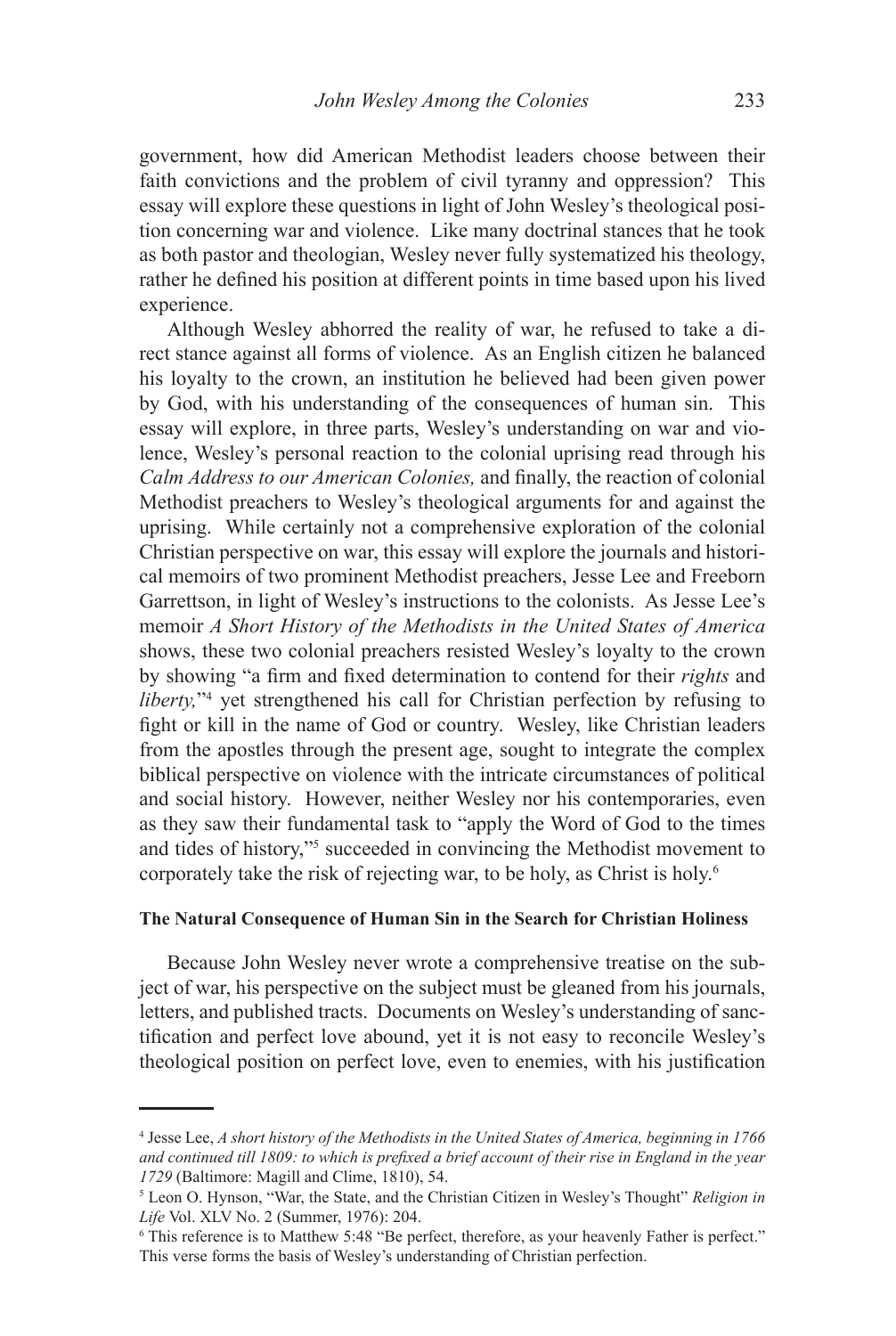of the use of violence under certain circumstances.7 As early as 1744, history recorded Wesley taking a stance justifying Christian participation in war,<sup>8</sup> yet he was always careful to qualify that justification by noting the evil inherent in people and nations engaging in such struggles. In the journey towards perfect love, the Christian must always be aware of his position both as a citizen of a nation and citizen of the Kingdom of God.

In 1756, Wesley published a 300-page treatise entitled *The Doctrine of Original Sin.* In this document he cites pride as the source of human conflict. For Wesley, the worst manifestation of original sin is in war, wherein man's greed, pride, and ambition prove the disorder of human values that incline humanity towards violence. Nations, because they are comprised of fallen individuals, are equally susceptible to the forces of sin. It is the "collective avarice of all the individuals within a society<sup>79</sup> that provides the basis for war. Wesley succinctly states that war is "demonstrative proof of the overflowing ungodliness in every nation under heaven."10 No good emerges from war, according to Wesley, especially not the advancement of the gospel message. In a letter to Thomas Rankin in America in 1775 Wesley wrote: "In all the other judgments of God the inhabitants of the earth learn righteousness. When a land is visited with famine or plague or earthquake, the people commonly see and acknowledge the hand of God. But wherever war breaks out, God is forgotten, if He be not set in open defiance."<sup>11</sup>Wesley continued to state that war is judgment upon all involved parties. He nevertheless does acknowledge several circumstances in which nations might be justified in exercising violence against another nation. Wesley defended what is commonly known as *jus ad bellum*, or the conditions for a just war, when he stated that a man has the right to kill his enemy in the case of "absolute necessity for self-defense."<sup>12</sup> Additionally, Wesley permitted nations to defend themselves against other nations in cases of foreign aggression or cases of internal rebellion. Thus, for Wesley, Christians as citizens of nations were justified in participating in defensive acts of violence, not "to acquire dominion or empire, or to gratify resentment. . . . [b]ut solely to gain reparation for injury," and nothing more.13 Wesley limited the use of violence to acts of self-defense in light of Christ's demand that his followers love their enemies.

<sup>7</sup> Wesley, Sermon XXIII, "Sermon on the Mount Discourse III, *Works*, 5: 278-294 is an excellent example of the conflicted nature of Wesley's theology.

<sup>8</sup> Brian Turley, "John Wesley and War" *Methodist History* 29 (January 1991): 106. Turley cites the *Minutes of the First Conference* (1744) which demand that Wesley take a theological and political stance on the issue of violence. Wesley is asked, "'Is it lawful to bear arms?' Wesley responded: 'We incline to think it is: 1. Because there is no command against it in the New Testament; 2. Because Cornelius, a soldier, is commended there.'"

 $9$  Turley., 106.

<sup>10</sup> Wesley, The Doctrine of Original Sin, Part I, *Works*, 9: 283.

<sup>11</sup> Wesley, Letters to Mr. Thomas Rankin (1775), *Works*, 12: 326-327.

<sup>12</sup> Wesley, "Thoughts Upon Slavery" (1774), *Works*, 11: 71.

<sup>13</sup> Wesley, "Observations on Liberty" (1776), *Works*, 11: 115.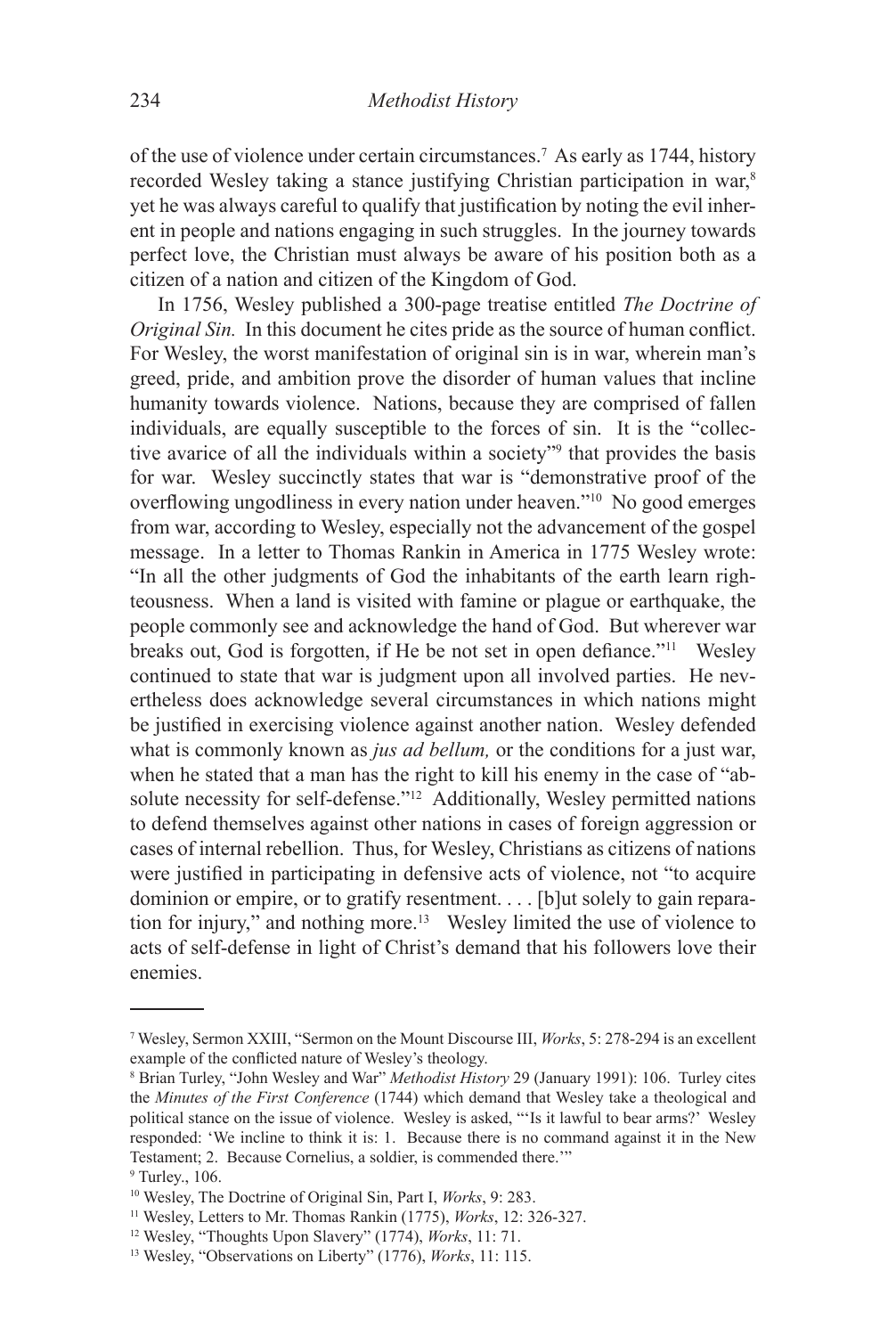The line between Christian perfection and loyalty is blurred at this point. Wesley did, in fact, believe that Christians, aided by grace, should demonstrate love and mercy even to those who oppress and persecute them. True to his understanding of the perfection of the will in love, Wesley maintained that true holiness arises out of selfless love for God and neighbor, even "yea, the enemies of God."14 The journey towards Christian perfection is therefore intrinsic to one's social ethic. However, Wesley's social ethic required that the Christian citizen abandon "all self interest in order to better serve the society."15 Wesley's understanding of perfect love within societies included loyalty to legitimate political authority, for such authority, in Wesley's understanding, was instituted by God. There is no piety, therefore, without loyalty. Although this seems a contradiction to the modern mind, in Wesley's mind there is no contradiction between an ethic of love that demonstrates obedience to both God and country. The call to take up arms in defense of King and country is a natural outgrowth of one's loyalty to God.

In Wesley's eighteenth century world, the line between Church and State is blurred beyond distinction. The Act of Supremacy guaranteed that the King was the unqualified head of the Church and therefore a minister of God. Wesley related his political views to his metaphysical understanding of the power of God. In his 1772 document *Thoughts Concerning the Origin of Power,* Wesley clearly demonstrated this position in his explanation that all powers of State are from God, not the people. That governments are in existence and have the ability to exercise authority is solely by God's grace. Therefore, for Wesley, the duty of the state was to preserve basic human rights; for "the general welfare is its indispensable justification."16 Because the state guaranteed their protection, individuals should be passive to all legitimate authority. This point is best exemplified by the quote cited at the opening of this essay dealing with the Wesleyan virtues of non-resistance and passive obedience. For Wesley, love of one's country and love of the Church are inseparable. In his *Word to a Freeholder* (1746), he makes this point clear by instructing the letter's recipient to "mark that man who talks of loving the Church, and does not love the King. If he does not love the King, he cannot love God. And if he does not love God, he cannot love the Church."17 Wesley's 1750 declaration that he "fear[s] God and honour[s]

<sup>14</sup> Wesley, "Plain Account of Christian Perfection," *Works*, 11: 372.

<sup>&</sup>lt;sup>15</sup> Turley 105. Turley makes this statement based upon Wesley's "Short Address to the Inhabitants of Ireland" (1762), *Works*, 9: 175. In this he states that all works must be done for "the love of God and all mankind; declaring them to be of no avail if they do not spring from this love as well as terminate and centre therein."

<sup>16</sup> Turley, 103.

<sup>&</sup>lt;sup>17</sup> Wesley, "A Word to a Freeholder," *Works*, 11: 197. Wesley finishes this appeal by stating "Act you as an honest man, a loyal subject, a true Englishman, a lover of the Church; in one word, a Christian!" This shows how clearly Wesley links love of God to loyalty to the instituted powers of the monarchy.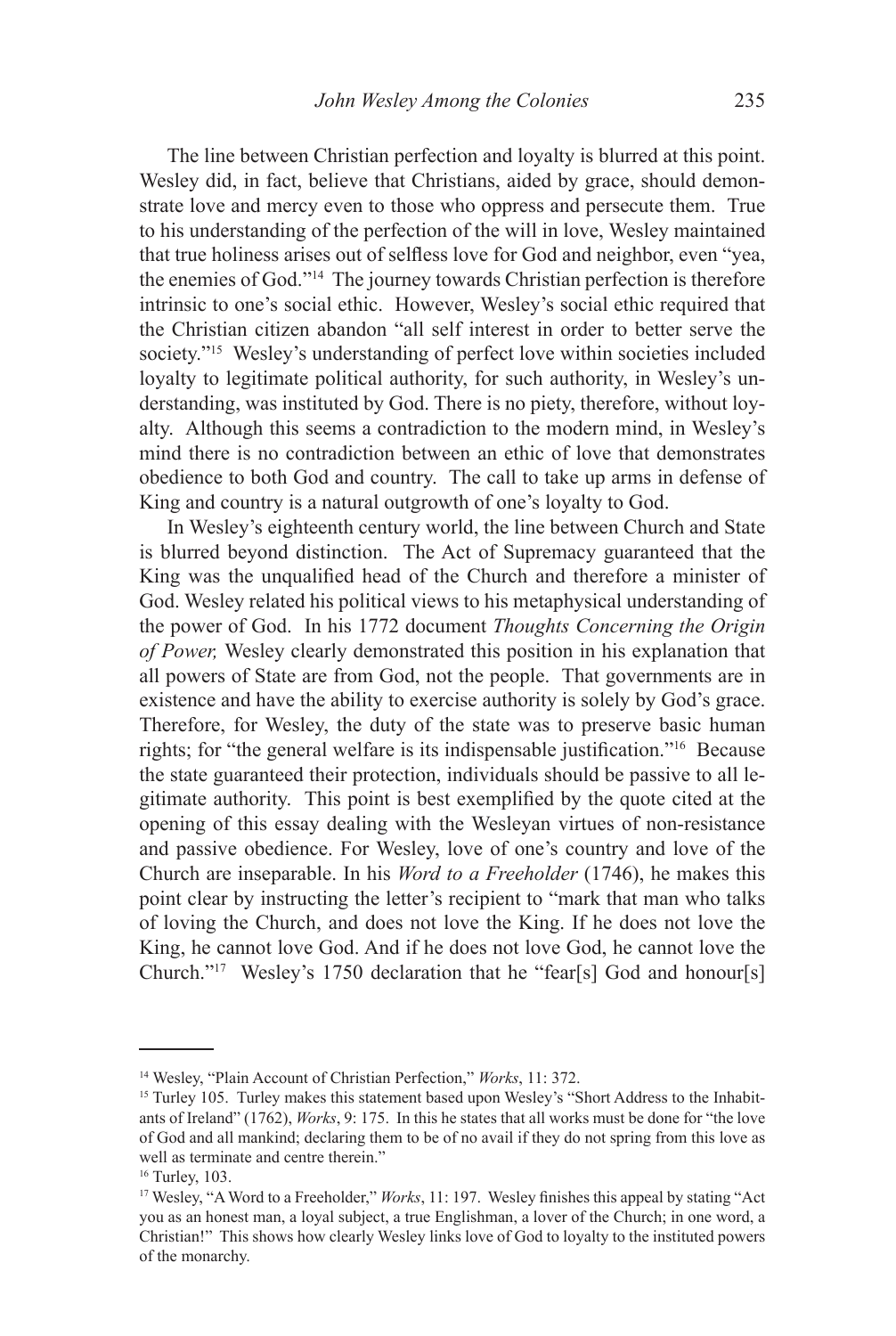the King,"18 was the primary starting point for his justification of Christian participation in war.

Like all powers inherited by man from God, the power of the sword is reserved for God alone. Wesley stated in his 1776 *Observations on Liberty,*  "No man, therefore, can give the power of the sword, any such power as gives a right to take away life: Wherever it is, it must descend from God alone, the sole disposer of life and death."19 No government alone possesses this right, so governments waging war do so only as a trust from God for the welfare of the people. Wesley saw wars of aggression and subjugation as abhorrent uses of God-given power, yet wars of self-defense and against internal rebellion were legitimate. Even in his sermon on Matthew 26:52, "All they that take the sword," Wesley overlooked Jesus' universal application "shall die by the sword" when he qualified the verse by first inserting "without God's giving it to them; without sufficient authority."20 When Wesley received reports of unjust conduct by soldiers in war, he promptly responded with condemnation against those who injured non-combatants, used means of torture, or applied more force than necessary for the maintenance and restoration of society's well-being.<sup>21</sup> Wesley supported England's wars throughout his lifetime to the extent they fulfilled the requirements which modem scholars name *jus in bello,* or just conduct in war. Christians were equally just participants in these wars in so far as loyalty to their King, the head of the Church, demanded.

Wesley questioned the loyalty of those Christians, the Quakers for example, who refused to fight based upon Christian conviction, seeing this as disloyalty.<sup>22</sup> His main concern was not the moral legitimacy of fighting and killing, but rather the establishment of a free and peaceful Christian society in which loyalty to country was seen as loyalty to God. For Wesley this meant remaining focused on the source of all power, God, as God manifested authority in the political structures of the world.

<sup>&</sup>lt;sup>18</sup> Allan Raymond, "'I fear God and honour the King': John Wesley and the American Revolution" *Church History* 45.03(1976): 316.

<sup>19</sup> Wesley, "Observations on Liberty," *Works*, 11: 104.

<sup>20</sup> David Cubie, "Early Methodism: A Paradigm for Non-Violence" *Wesleyan Theological Journal* 37 (Spring 2002): 88-89*.* Cubie quotes from Wesley, "Matt. 26:52, *Notes Upon the New Testament* (London: The Epworth Press, n.d.; rpt. Naperville, IL, Alec R. Allenson, Inc.).

<sup>21</sup> Turley, 108-109. Wesley laments the cruelty of war in his *Concise History* stating, "How guilty so ever an enemy may be, it is the duty of brave soldiers to remember that he is only to fight an opposer and not a suppliant. . . ."

<sup>22</sup> Wesley, Letter to a Person Lately Joined with the Quakers (1747-1748), *Works*, 9: 187. Here Wesley writes in response to the Quaker statement: "'It is not lawful for Christians to swear before a Magistrate, nor to fight in any case.' Whatever becomes of the latter proposition, the former is no part of Christianity; for Christ himself answered upon oath before a Magistrate. Yea, he would not answer till he was put to his oath; till the High Priest said unto him, 'I adjure thee by the living God.'"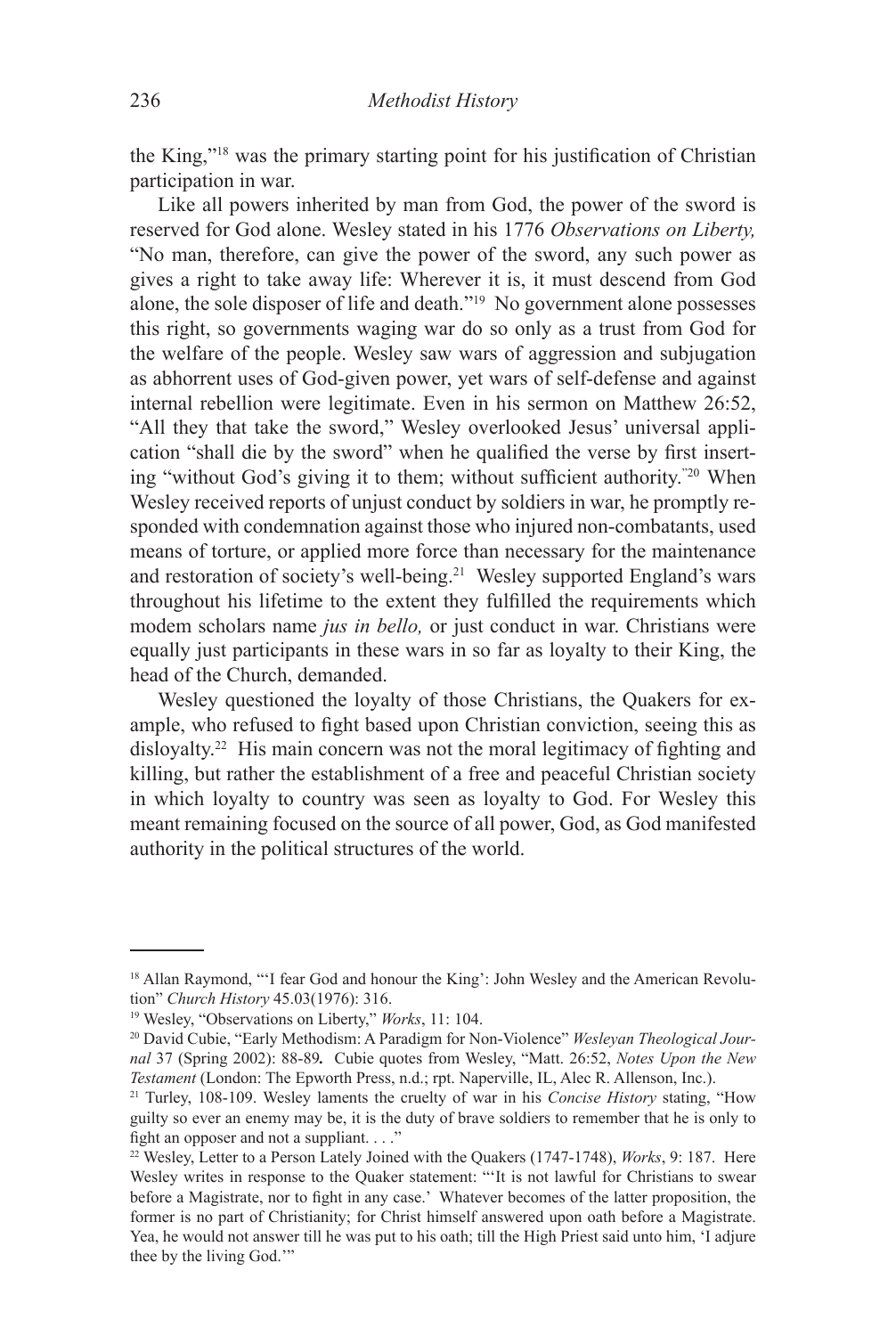#### **The Problem with Republican Government**

The uprising in the American colonies posed a problem for Wesley. At a time when the Methodist movement was trying to maintain and earn governmental support for the Methodist movement, the position that Wesley took concerning the rebellion of the colonies was a decisive moment in the history of Methodism on both sides of the Atlantic. Throughout the Revolution, Wesley maintained a strong Royalist position, supporting the British cause against the rebellion of American colonists. Yet as the war developed, it became clear that he despised the reality of his brethren rising against one another. Although Wesley's views on the war took some time to reach the American Methodist preachers, he urged the withdrawal of the English preachers to prevent them from taking sides in the uprising which he feared would spread to England as well. He wrote to Charles in 1775, "If a blow is struck, I give *America* for lost, and perhaps *England* too."23 The first of Wesley's many Revolutionary War tracts, *A Calm Address to our American Colonies* (1775),<sup>24</sup> shows Wesley's respect for the existing social order in spite of his resignation that the problem in the colonies had become irreconcilable except by force of arms.<sup>25</sup>

If Wesley supported the use of force by the British army against the colonists, it was not because he believed in the means of war to resolve conflict. Indeed, in a 1776 document to Wesley's fellow British citizens occasioned by the war was signed by Wesley, "A Lover of Peace."26 Wesley interpreted the American uprising as an attempt to usurp the power which God had invested in the monarchy. He rejected the American plea for independence and democratic rule based solely upon this metaphysical understanding. In response to the colonists' demands for liberty, he responded:

there is most liberty of all, civil and religious, under a limited monarchy; there is usually less under and aristocracy, and least of all under a democracy. What sentences then are these: "To be guided by one's own will, is freedom; to be guided by the will of another, is slavery?" This is the very quintessence of republicanism; but

<sup>23</sup> Wesley, Letters to Charles Wesley, *Letters*, 6: 319. Wesley finishes this paragraph, stating that "Our part is to continue instant in prayer."

<sup>&</sup>lt;sup>24</sup> This document was written as a response to and in support of Samuel Johnson's pamphlet *Taxation No Tyranny.* Wesley lifts the majority of his *Calm Address* directly from this source.

<sup>&</sup>lt;sup>25</sup> This is best shown in Wesley's 1775 letter to the Earl of Dartmouth, Secretary of State for the colonies, wherein Wesley states, "But waiving this, waiving all considerations of right and wrong, I ask, Is it common sense to use force toward the Americans? A letter now before me says, 'Four hundred of the Regulars, Forty of the Militia were killed in the last skirmish.' What a disproportion! And this is the first essay of raw men against regular troops! You see, my Lord, whatever has been affirmed, these men [Americans] will not be frightened. And it seems they will not be conquered so easily as we first imagined. They will probably dispute every inch of ground, and, if they die, die sword in hand" (Wesley, *Letters*, 6: 156-157).

<sup>26</sup> The full title of this tract is *A Seasonable Address to the More Serious Part of the Inhabitants of Great Britain, Respecting the Unhappy Contest Between Us and Our American Brethren: With an Occasional Word Interspersed to Those of A Different Complexion. By a Lover of Peace* (Wesley, *Works*, 1: 119).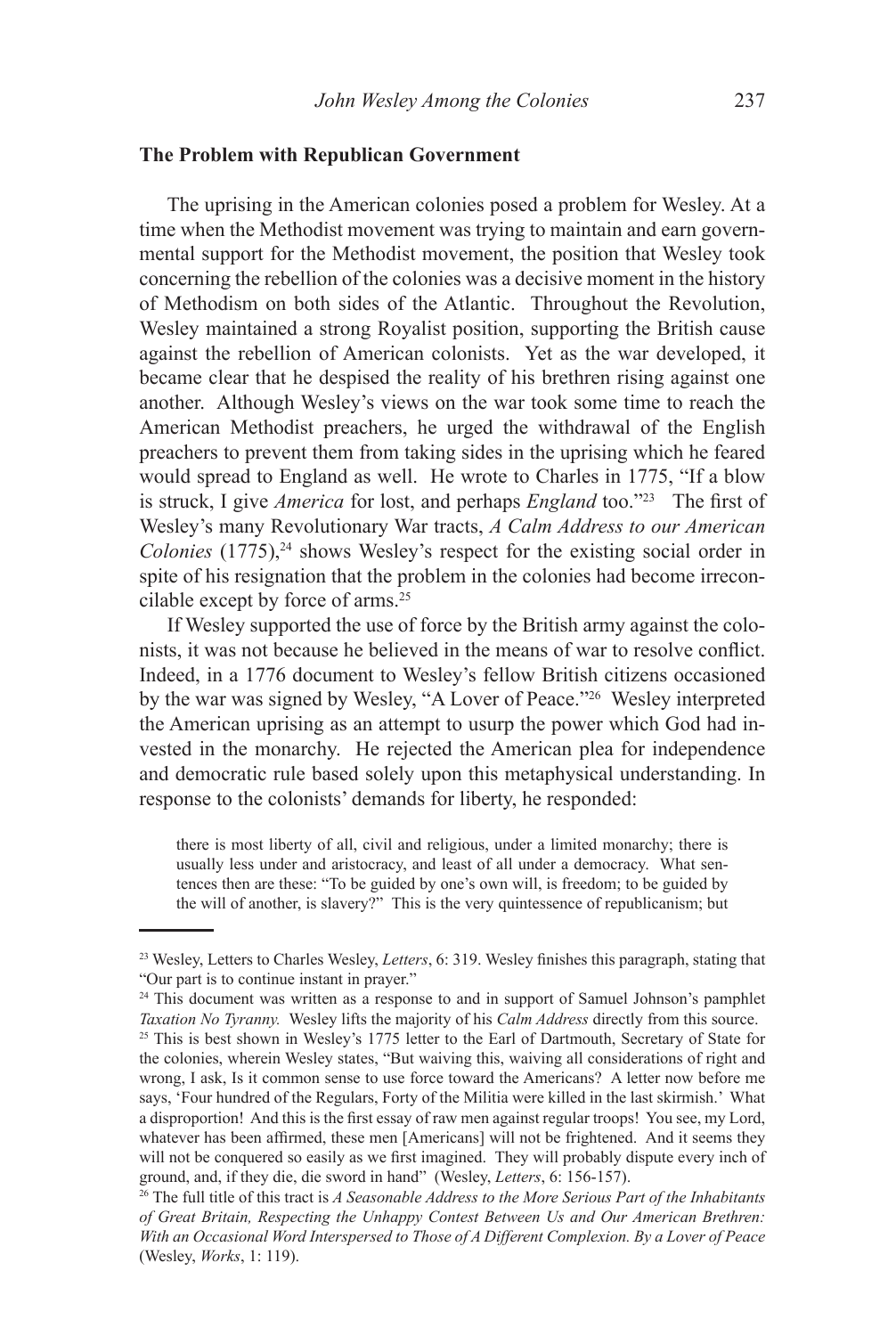it *is* a little too barefaced; for, if this is true, how free are all the devils in hell, seeing they are all guided by their own will! And what slaves are all the angels in heaven, since they are all guided by the will of another!<sup>27</sup>

Because all governments owe their existence and ability to exercise authority to God's grace, when the citizens of the colonies began demanding independence from British rule, Wesley saw this as a sinful attempt to undermine the God-given authority of the monarchy. Like the "devils in hell," Wesley believed that democratic rule has the potential to devolve into anarchy. Additionally, because Wesley was in search of the society that best enabled the Christian's quest for holiness he believed that "governments that did not concentrate their God-given power in the hand of a few would lack the moral force to counter immorality in society."28

The condemnation that Wesley's *Calm Address* offered against the American colonists greatly affected the Methodist movement. Wesley rejected the colonists' demand for representation on the same grounds which he rejected the practice of slavery among the members of Methodist societies. Wesley opened his *Calm Address* with the proposal that the government for which the colonists fought was not truly for the "whole body of the people." He questioned the rights of slaves, women, and children, none of whom would have been represented in the proposed government of the independent colonies. In the political and ecclesiastical world of the eighteenth century, Wesley could imagine no other State whose citizens might possess any greater civil and religious freedom than did the subjects under the English monarchy at that time. Because the American demand for independence did not propose to improve upon the conditions for women, children, and slaves, Wesley could not understand it as anything other than the unreasonable and sinful use of violence to attain power.

When Wesley's *Calm Address* reached American shores, reactions varied among the preachers of the Methodist societies. All but Francis Asbury of the English preachers followed Wesley's directive to return to England in support of the monarchy. Wesley refused to allow his preachers to take up arms either for or against their King and their Parliament. Within the colonial societies, however, Wesley's *Calm Address* did not receive a favorable reception. Asbury reacted on behalf of the colonists, stating: "It discovers Mr. Wesley's conscientious attachment to the government under which he lived. Had he been a subject of America, no doubt he would have been as zealous an advocate of the American cause."29

Wesley called upon fellow English preacher John Fletcher to write a series of responsive letters to the American colonists, specifically the Methodist societies of America. The movement's founder hoped to enable the colonists to see that the war for independence, although opposed for reasons

<sup>27</sup> Wesley, "Observations on Liberty" (1776), *Works*, 11: 105.

<sup>28</sup> Turley, 102-103.

<sup>29</sup> Raymond, 324.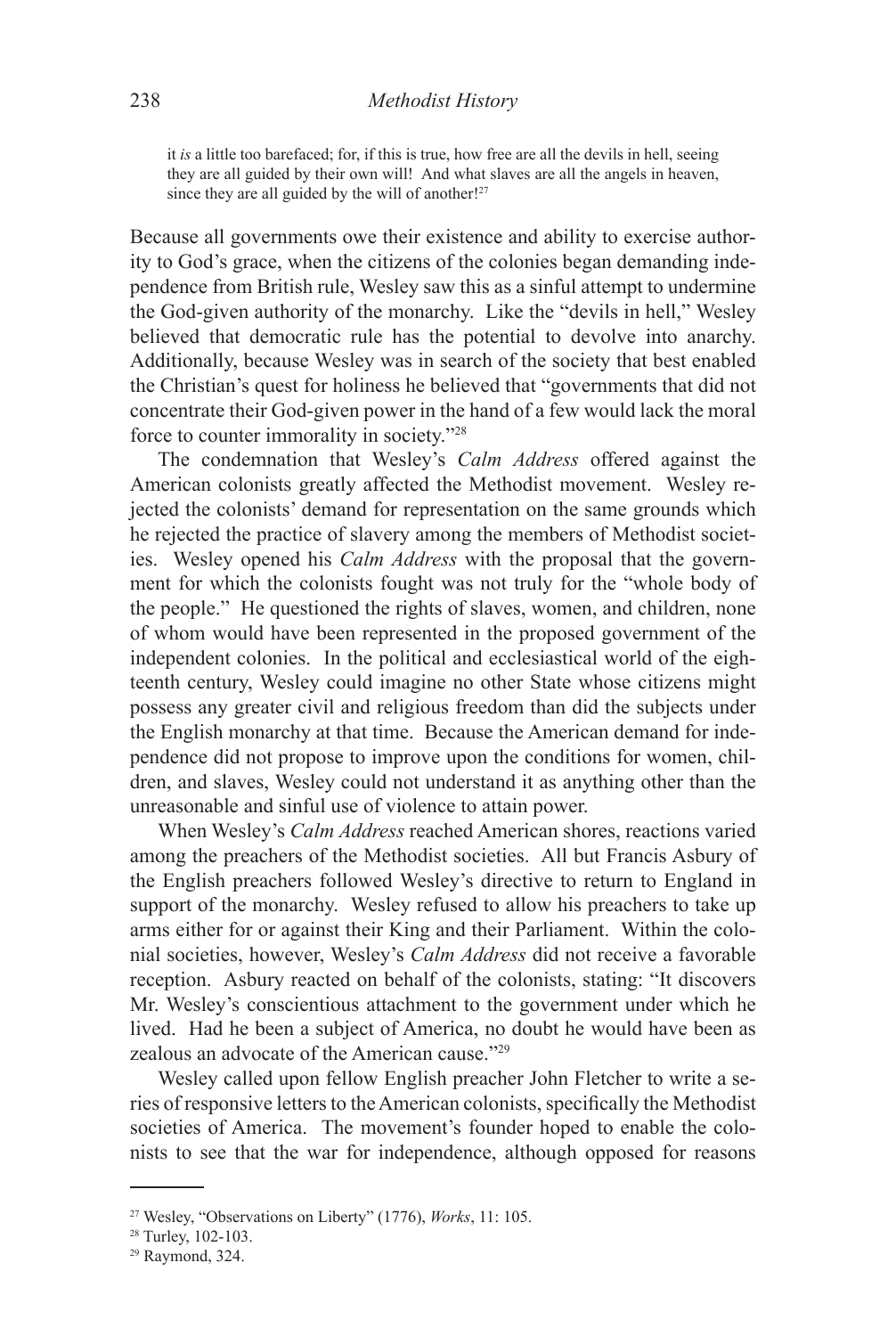of loyalty rather than violence, would have deleterious effects upon the future of American Christianity. Fletcher's *Vindication of Mr. Wesley's* "*Calm Address to our American Colonies,*" which eventually circulated among the colonial societies, asserted in its introduction that "the American controversy is closely connected with Christianity in general, and with Protestantism in particular; and that of consequence, it [is] of a religious, as well as of a civil nature<sup>"30</sup>

Wesley mourned the deaths of American brethren in the war in equal measure to the loss of life of English soldiers.31 He was grieved by the unnecessary loss of civilian life which occurred on American shores. Yet, while the horrors of war did not dampen his Tory support for the English cause, they forced him to reassert the sinful nature of war as a human disorder. In the case of the American Revolution he blamed the violence on American colonists. Fletcher's *Vindication,* although generally more militant towards the colonists than Wesley, described what he understood to be a Christian position towards the colonial rebellion, "We cannot hold up the hands of our soldiers by prayer, without committing sin: nor can they fight with Christian courage, which is inseparable from a good conscience, if they suspect that they are sent to rob good men of their properties, liberties, and lives."<sup>32</sup> Fletcher intentionally imitated the colonists demand for independence of property, liberty, and life to show how this war was problematic for the health and unity of the Methodist movement. Like the Wesley brothers' letters to Thomas Rankin in America at the outbreak of the War, there were indeed faults on both sides, yet from this perspective, the proper response of the American colonists was not rebellion but prayer.<sup>33</sup>

## **Wesleyan Theology in America: Piety in Conflict with Loyalty**

Within the American Methodist societies, Wesley's fine line between piety and loyalty became an insurmountable chasm. Unlike the English preachers who returned home to England at Wesley's request that they remain neutral throughout the conflict, the preachers and leaders native to the American continent did not have such liberty. Both their citizenship as Americans and as Christians demanded loyalty to causes greater than many preachers were prepared to face. As the tide of war swept through the colonies,

<sup>30</sup> John Fletcher, *A vindication of the Rev. Mr. Wesley's "Calm address to our American colonies" in some letters to Mr. Caleb Evans.* (Dublin: W. Whitestone, 1776), iii.

<sup>&</sup>lt;sup>31</sup> Sermon given at Bethnal Green Church as a charity sermon for widows and orphans of soldiers killed in the colonies. In this sermon, never published but recorded in Wesley's journal, he enunciates the horrors of war, "in every town, men who were once of a calm, mild, friendly temper were now mad with party zeal, foaming with rage against their quiet neighbors, ready to tear our one another's throats, and to plunge their swords into each other's bowels" (Raymond, 324, quotes this from L. Tyerman, *The Life and Times of the Rev. John Wesley, MA.,* 3 vols. [New York, 1872], 3: 193).

<sup>32</sup> Fletcher, *Vindication*, 7.

<sup>33</sup> See footnote 2 for the entire quote.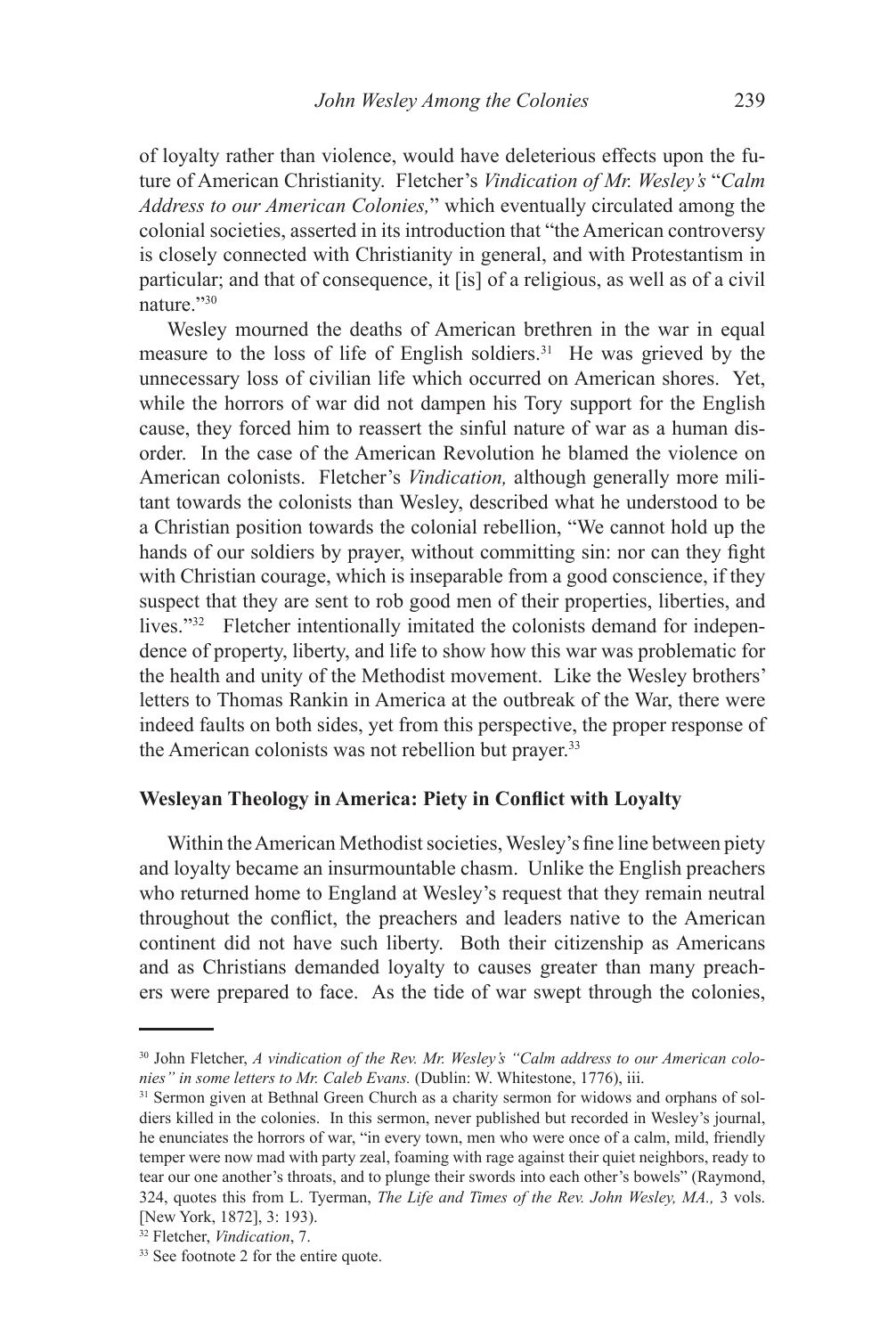the position of the Methodist societies became indistinguishable from the civil opinion of the masses. Because of the staunch Tory position taken by Wesley's *Calm Address* from the earliest days of the conflict, persecution of Methodists was widespread against those who did not immediately declare loyalty and bear arms for the cause of the American Revolution. English preachers such as Rankin and Richard Rodda did nothing to help the cause of American Methodists against persecution by speaking freely against the American cause.34 As Jesse Lee's historical memoir pronounced, "If a person was disposed to persecute a Methodist preacher it was only necessary to call him a Tory and then they might treat him as cruelly as they pleased."35 During this period, Asbury was forced into temporary retirement. Despite his loyalty to the English, he remained determined to risk his life in America for his American brethren, believing that "Methodist preachers had a great deal of work to do under God in America."36 Asbury's loyalty was first to his Church, second to his country.

The suffering endured by Methodist preachers at the expense of Wesley's Tory position was great. Lee's memoir evidences many cases of native ministers who suffered at the hands of their fellow country-men. As more Methodists joined the struggle for independence, fighting and dying for the cause, attention to their spiritual father's theology was interpreted in the light of the colonists' experience of injustice. Certain preachers, however, refused to sign oaths of loyalty to either side, and sought to understand the demands their Christian faith placed on their ability to endure in a society at war. Freeborn Garrettson and Jesse Lee are examples of these preachers who clearly sympathized with the American colonial situation, yet still refused to fight on theological grounds.

Both Garrettson and Lee were beaten and faced violent episodes for their refusal to take arms in the name of their country. Garrettson declared that he was loyal to the American cause yet refused to sign the oath of allegiance that was required of all citizens. He believed that "it was so worded as to bind him to take up arms when called upon—and he felt no disposition to bear 'carnal weapons.'"37 On this point, Garrettson refused to budge, making himself the object of both verbal and physical attacks. He endured these trials for the sake of the gospel declaring "I am not afraid to trust him [God] with body and soul."38 Whether in prison or standing trial, Garrettson declared that "this is but trifling if I can win souls to Jesus."39 Garrettson did not allow the war to impede the progress of the gospel message across the land, and continued to preach in Maryland, Virginia, Delaware, New Jersey, Pennsylvania, and North Carolina between 1775 and 1784.

<sup>34</sup> Ezra Tipple, *Freeborn Garrettson* (London: R. Culley, 1910), 49.

 $35$  Tipple,  $50$ .

<sup>36</sup> Tipple, 50

<sup>37</sup> Tipple, 48.

<sup>38</sup> Tipple, 52.

 $39$  Tipple, 53.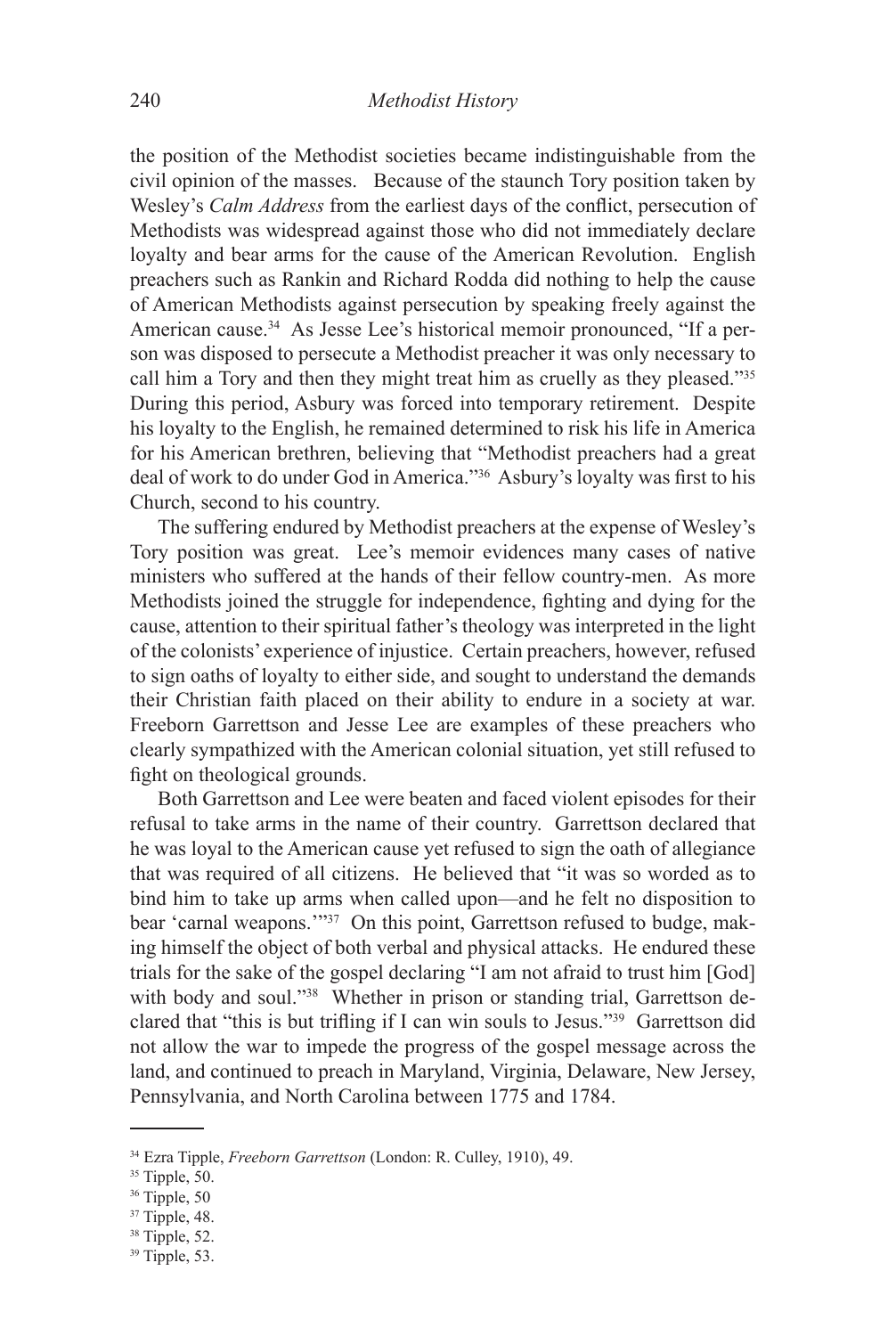Throughout the war, Garrettson's preaching on Christian perfection intensified. His journals, beginning in 1777, record that he "believed such a thing to be attainable in this life; [he] therefore, both in *public and private,*  contended for it."40 Although Garrettson seldom mentioned the war in his journals, he recorded that the gathering of souls won for Christ throughout this period was a sign of his faithfulness to God's will. He wrote:

I have often thought that the consolations afforded me were an ample compensation for all the difficulties and trials I met with, in wandering up and down in an ill-natured world. And I often reflect and bewail my backwardness, when I first entered so unwillingly as a labourer into my Lord's vineyard. But now, thanks to his dear name, I go willingly, and desire cheerfully to obey all his commandments, and do all the little good I can to promote his honour and glory.<sup>41</sup>

Thus, unlike Wesley, Garrettson could not reconcile the biblical demand for perfection with his government's demand to take arms against his brethren under any circumstance. Garrettson did not remain outside the realm of civil engagement as Wesley advised Rankin at the beginning of the war, rather, he actively engaged the cause by standing first for loyalty to the commandment of Christian perfection in the face of violence.

The Reverend Jesse Lee was faced with a similar question of loyalty when, in 1780, he was drafted into the colonial army. As a Christian, he took a firm stand against the means of war, yet determined to support his fellowmen, he accepted the call. He wrote, "I weighed the matter over and over again, but my mind was settled; as a Christian and as a preacher of the gospel I could not fight. I could not reconcile it to myself to bear arms, or to kill one of my fellow creatures; however, I determined to go, and to trust in the Lord."42 Following the commandment not to kill extended to Lee's ability even to carry a weapon of war. When offered a gun by a commanding officer, he refused and was delivered to the guard, imprisoned, and beaten. Lee refused to compromise his understanding of the biblical injunction to love one's enemies and showed "the presence and power of a conscience enlightened by the word, and strengthened by the grace of God."43 Lee's resistance proved faithful as his witness to non-violence began to win over soldiers to the gospel message. Lee understood these converts as reward for his faithfulness and reported that they made him ever "more willing to suffer for the sake of religion."44 Even when he saw a defenseless crowd attacked by soldiers, he refused to bear the arms of war, agreeing only to use a switch

<sup>40</sup> Nathan Bangs, *The life of the Rev. Freeborn Garrettson: compiled from his printed and manuscript journals, and other authentic documents* (New York: J. Emory and B. Waugh, 1832), 67, italics mine.

<sup>41</sup> Bangs, 69.

<sup>42</sup> Minton Thrift, *Memoir of the Rev. Jesse Lee. With extracts from his journals* (New York: N. Bangs and T. Mason, Methodist Episcopal Church, 1823), 26.

<sup>43</sup> Leroy M. Lee, *The life and times of the Rev. Jesse Lee.* (Richmond, VA: John Early, Methodist Episcopal Church, South, 1848), 89.

<sup>44</sup> Lee, *Life and Times*, 90.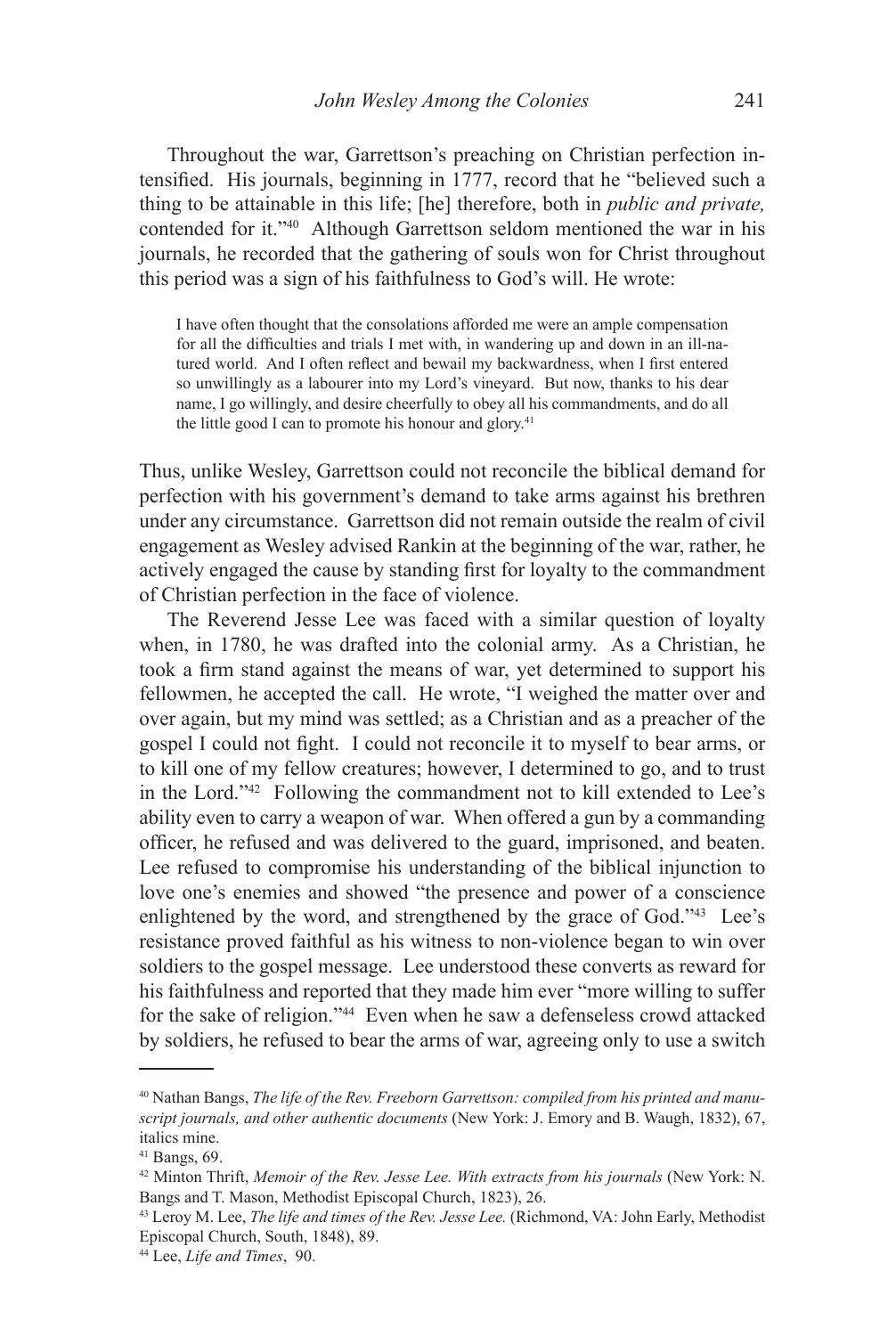by which he could drive back the enemy from the innocent.45 Lee's biographer dramatically described the scene: "In obedience to duty, his own breast was bare to the foes of his country; but his own blood should soak the soil where he stood, before he would raise his arm in mortal strife against any one who wore the form in which the Redeemer of sinners had tabernacled among men."46 Lee's journals record his inability to rejoice at the news of American victory hearing of the deaths of soldiers and civilians. He, rather, thanked God for the lesson of Christ's life, knowing that the "battle is not to the strong."47

## **Conclusion: Methodist Societies and the Call of Perfection**

Throughout the war, the work of the American circuit riders was greatly hindered. The preachers faced not only persecution on their rounds, but communities of faith could no longer gather together in safety. Preachers could not reach the societies, nor could the ordinance of the Lord's Supper. The few remaining clergy of the Established Church were unable to win the loyalty of the people once the war began. The clergy were suspicious of the introduction of Methodism into their parishes altogether and, Lee wrote, even "if they had been willing to administer the sacraments to the infant societies, a large majority of the Methodists would have been unwilling to receive them at their hands."48 The independence from England won by the colonies at the end of the war made the break between the Established Church in America and the Church of England inevitable. Almost simultaneously, the Christmas Conference of 1784 marked the American Methodists' own declaration of independence from the authority of the Church of England.

In the face of war, the Methodist societies in America ultimately rejected Wesley's theology by rebelling against the God-given power of the King. Although a few Methodist circuit riders in the colonies throughout the war refused to bear arms as they bore the name of Christ, in the face of widespread persecution, the members of the Methodist movement willingly joined the struggle for independence. Jesse Lee's *Short History of the Methodists in the United States of America* recorded that throughout the war the Methodists "stood fast as one body, and waxed stronger and stronger in the Lord."49 American Methodist preachers such as Garrettson and Lee read and understood the position that Wesley took in his *Calm Address* yet refused to allow the question of loyalty to the God-given powers of government override the

<sup>45</sup>Thrift, *Memoir of Rev. Jesse Lee*, 32. Lee's journal records this incident, "We marched again sometime before day, and the roads were thronged with people, men, women and children, with their property, flying from the face of the enemy. The colonel rode up and said to me, 'Well, Lee! Don't you think you could fight now?' I told him I could fight with switches, but I could not kill a man."

<sup>46</sup> Thrift, 94.

<sup>47</sup> Thrift, 94.

<sup>48</sup> Thrift, 75.

<sup>49</sup> Lee, *A Short History*, 72.